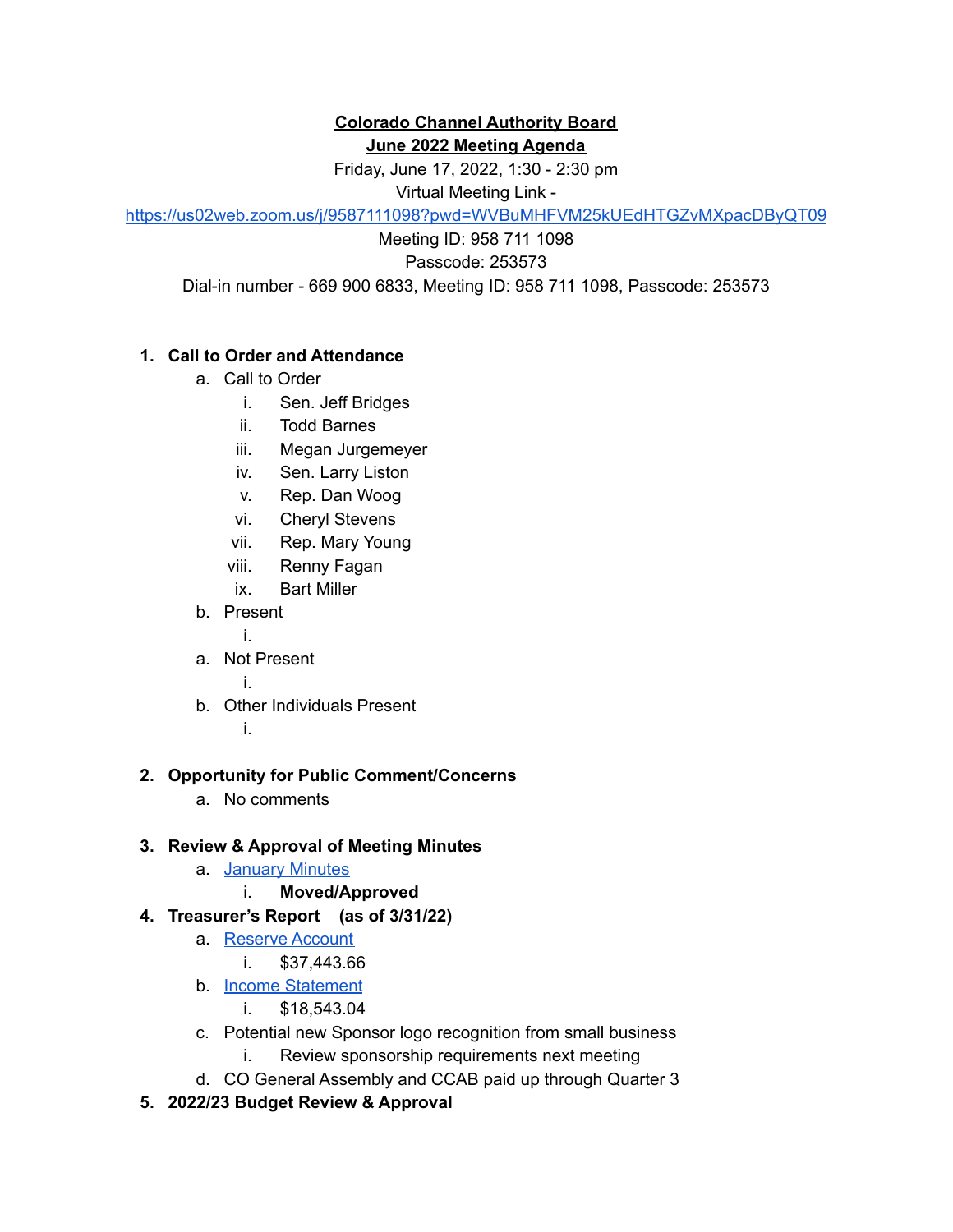a. Review [2022/23](https://drive.google.com/file/d/1cLcjekicrOzy-6yOxa_NieESMdPXHTLx/view?usp=sharing) Budget

## **6. 2022/2023 Contract Review & Approval**

a.

### **7. Elections and Reappointments**

- a. Term end dates
	- i. Young 8.5.2022
	- ii. Woog 1.21.2025
	- iii. Bridges 4.28.2024
	- iv. Liston 12.31.2024
	- v. Fagan 8.2.2024
	- vi. Stevens 5.31.2022
	- vii. Barnes 10.6.2023
	- viii. Jurgemeyer 10.6.2023
	- ix. Miller 10.6.2023

## **8. Additional Items**

- a. DVD replacement strategy
	- i. Replace operational guidelines with a requirement to store on YouTube, Archive.Org and Preservica (DPA's online storage archive)
	- ii. Cost considerations:
		- 1. New monitors
		- 2. Digital recorders (redundancy)
		- 3. Comcast internet upgrade (fiber?)

### **9. Previous Meeting Action Items**

- a. Tony will follow up with Ms Stevens regarding reappointment
- b. Rep. Young will inquire with Speaker about getting committee meetings on exec agenda (phrasing ask as a pilot)

### **10. Upcoming Action Items**

a.

### **11. Next Meeting Time/Date**

a. Monthly meetings January to June. Two off-session meetings in September and December (Third Friday of every month)

### **12. Adjournment**

**a.**

### **Attendance confirmations:**

**Declines:**